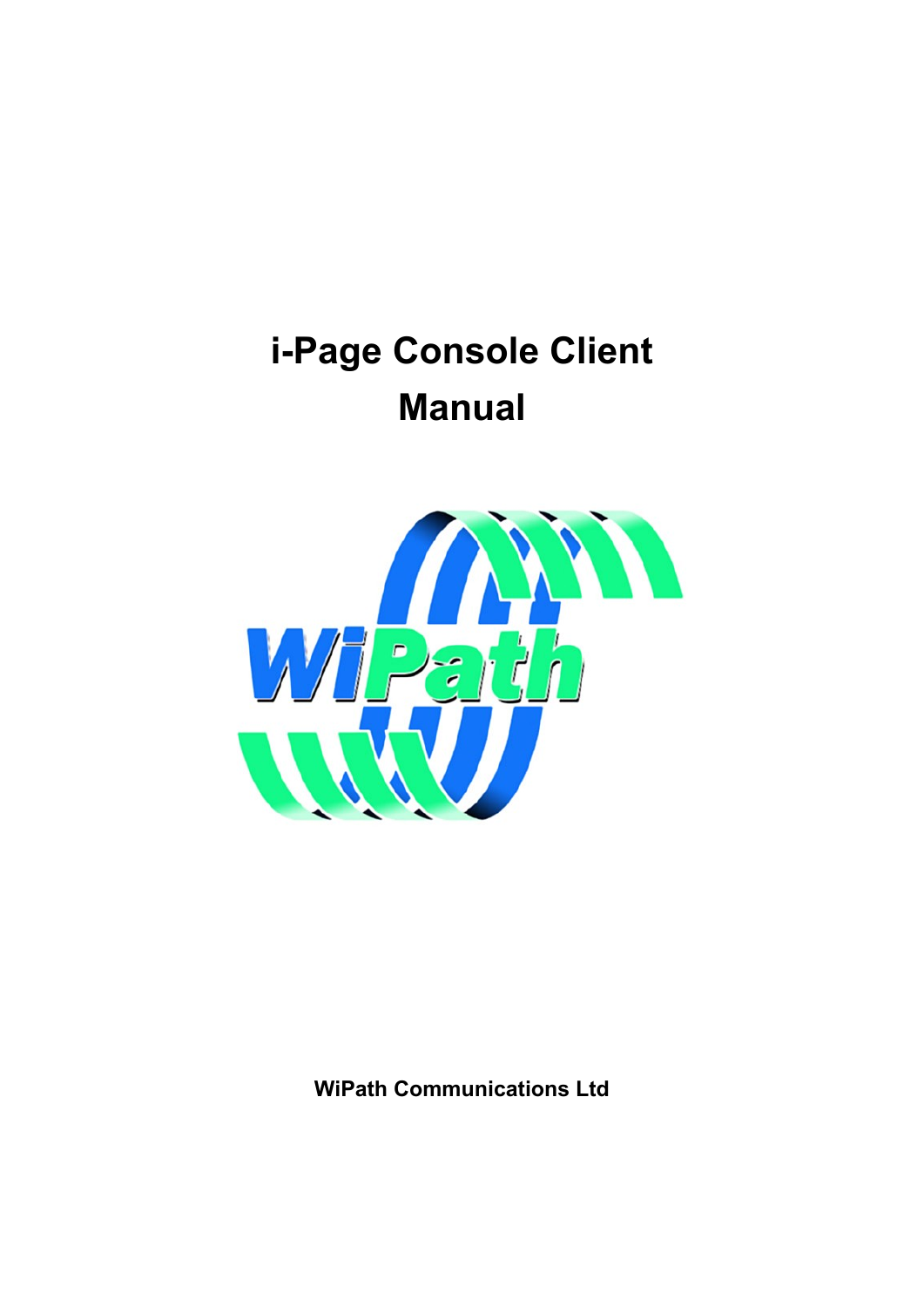# **Table of Contents**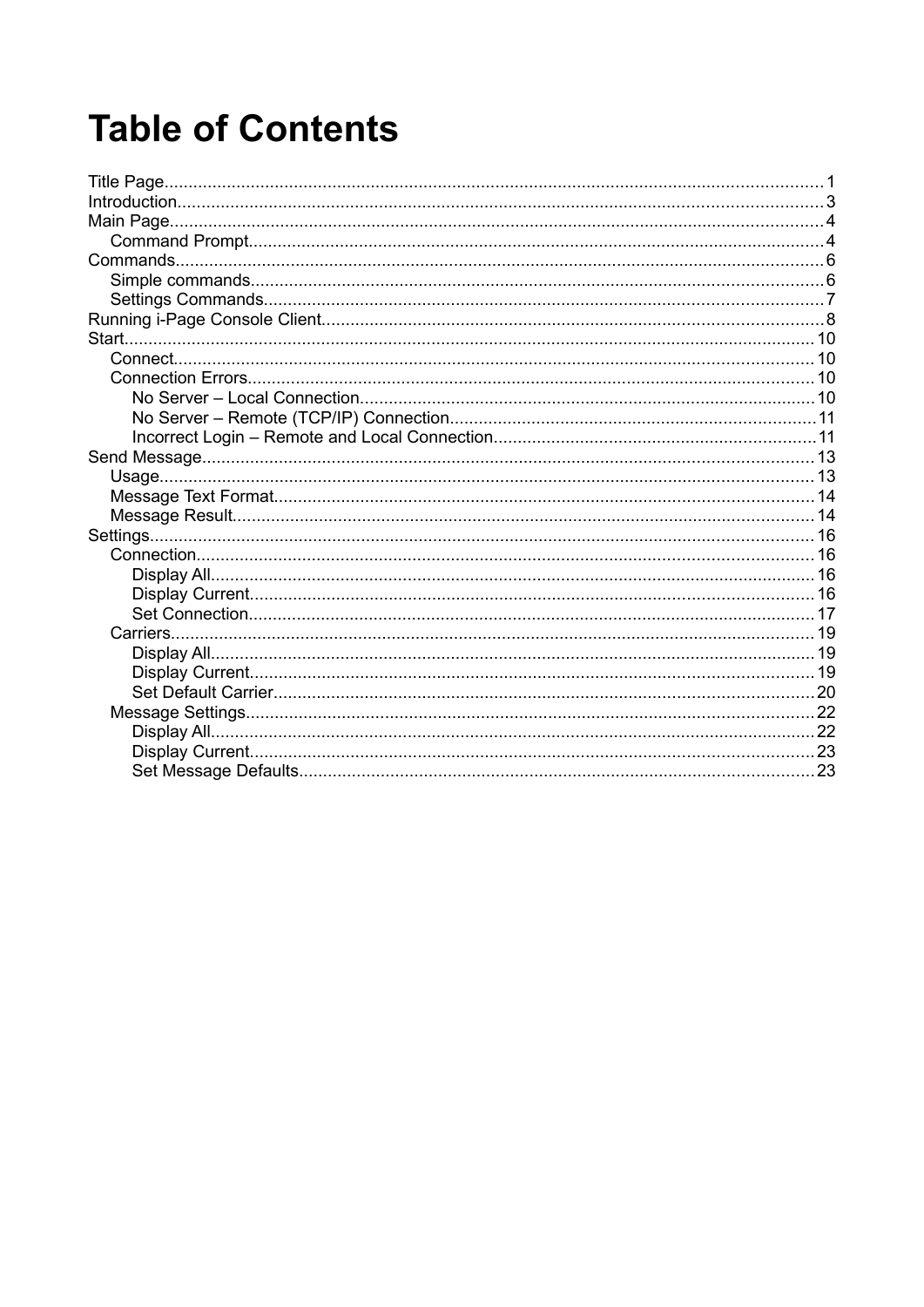# <span id="page-2-0"></span>**Introduction**

i-Page Console Client is loaded on to each PC that requires the ability to send messages. Clients may be located anywhere on the LAN or WAN with normal access to the server.

To access the server, the client must first connect to the server. The client connects as an anonymous "ConsoleClient" account. If the connection is successful the server sends to the client some settings that are associated with that account.

i-Page Console Client allows the user to:

- ◻ Set connection to the server
- ◻ Set a default carrier
- ◻ Set default message settings
- ◻ Create a message
- ◻ Send the message to different carriers
- ◻ See message results
- $\Box$  See manual (help) pages for each functionality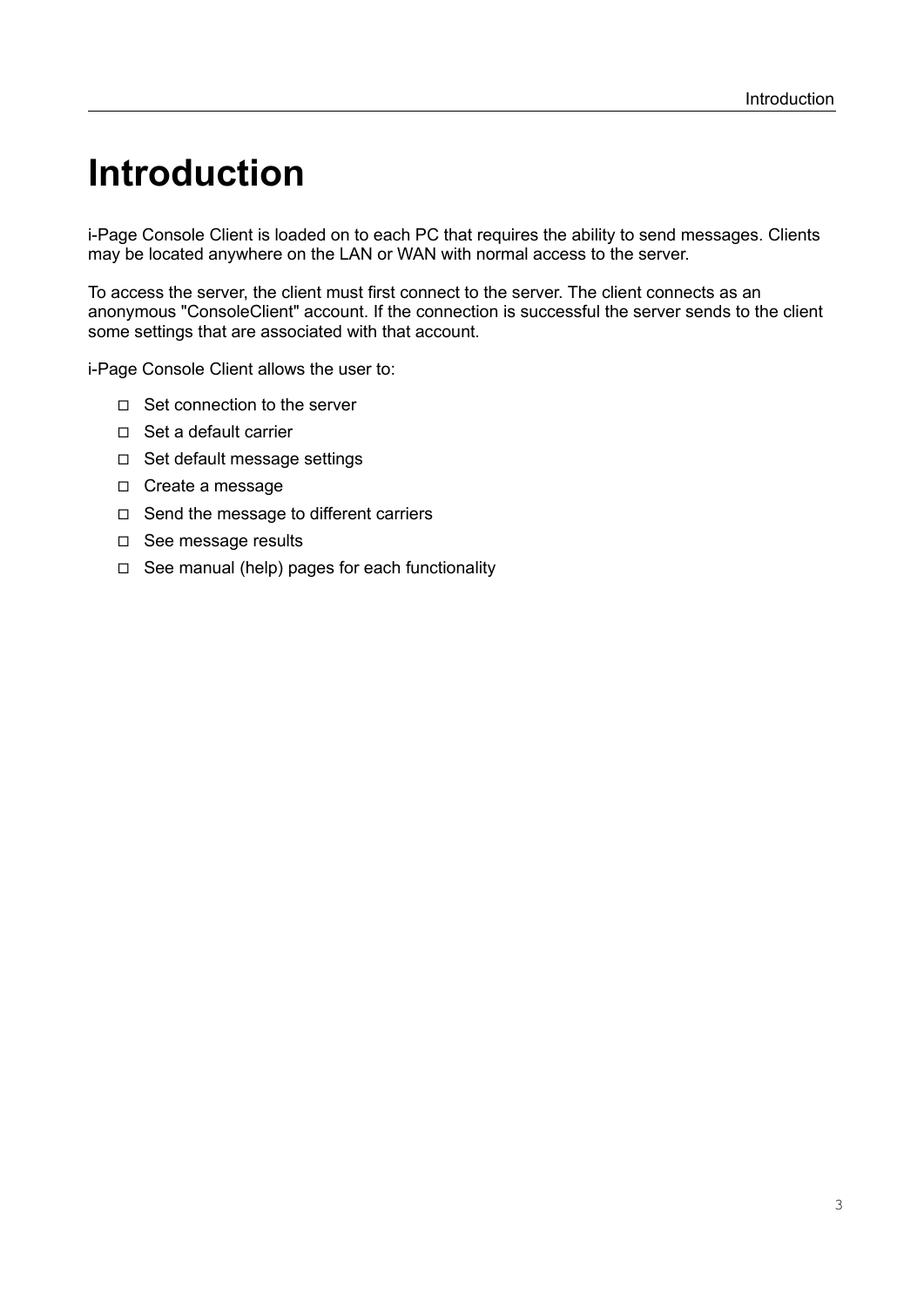# <span id="page-3-1"></span>**Main Page**

i-Page Console Client starts with its main page.

```
\overline{\phantom{a}}\overline{\mathbf{x}}D:\IPageProject\IPageClientC.exe
                                                              i-Page Console Client<br>(Enter 'q' to exit)
                                                                                                                                                                                            ▲
Status
Connection: Remote (TCP/IP)<br>Server IP: 10.58.2.199; Server Port: 6022<br>Connected to the server: No<br>Default Carrier: TAP Direct (3)<br>Message Settings<br>Priority: Normal(4); Age Limit: 120; Email Subject: i-Page Message
i-Page Send >_
   ł
                                                                                 Ш
```
The page displays a current status of the application and some basic settings:

- **1.** Connection type
- **2.** i-Page Server IP address and port number
- **3.** Status of the connection to the server
- **4.** Default carrier
- **5.** Default message settings

You can invoke this page at any time by typing one of the following options:

#### **i-Page Send > main i-Page Send > home**

To execute a command, type its code at the command prompt.

i-Page Console is not case sensitive and it treats every command the same, whether is it typed in upper or lower case.

To exit the application, type one of the following options:

```
i-Page Send > q
i-Page Send > quit
i-Page Send > exit
```
## <span id="page-3-0"></span>**Command Prompt**

The application always displays the command prompt. The default is:

```
i-Page Send >
```
To change the command prompt, type one of the following commands:

```
i-Page Send > cmd
i-Page Send > prompt
```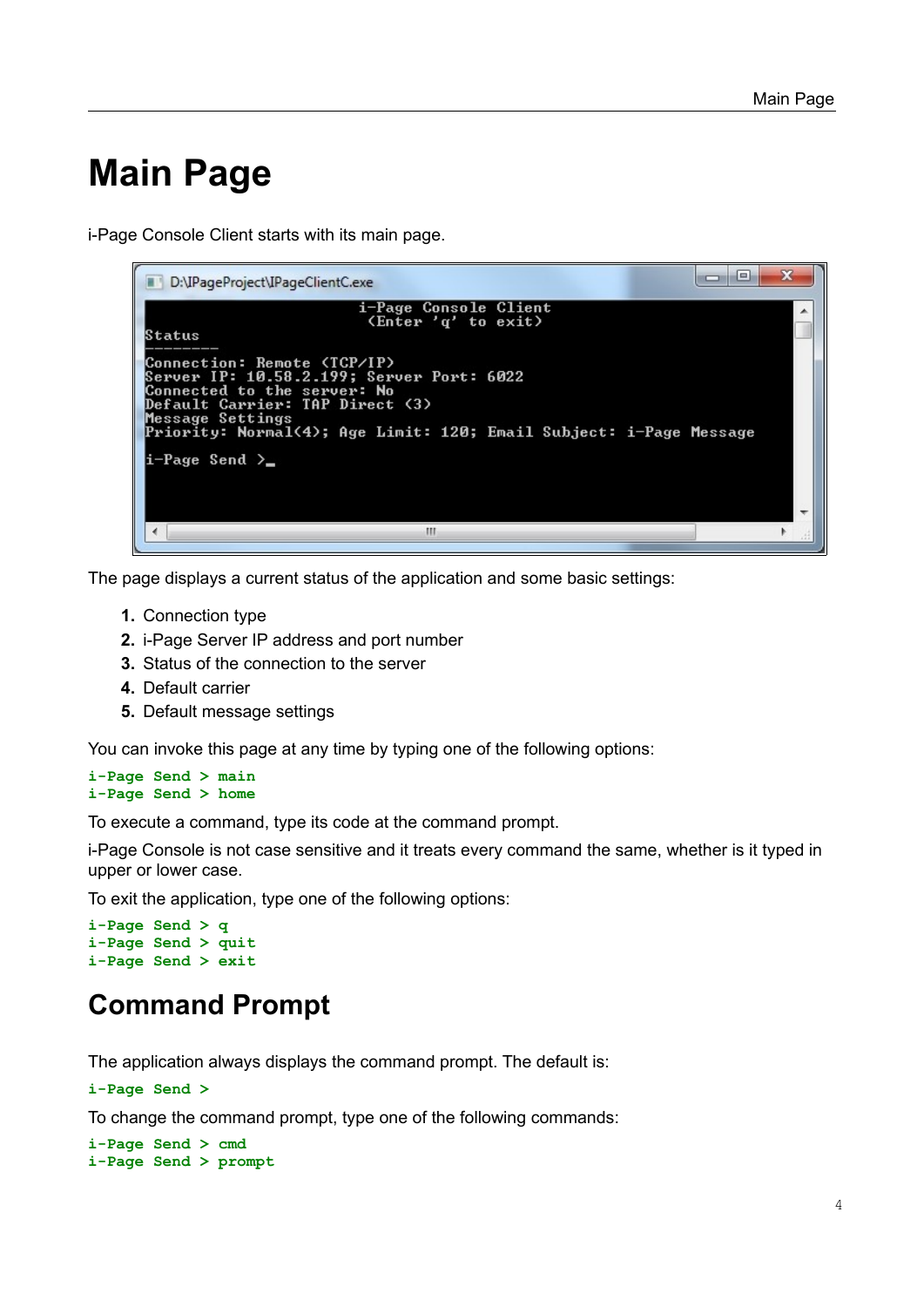You will get an option to enter your own command prompt string:

```
(Press <Enter> to confirm the current value)
 Current command prompt: i-Page Send >
 Enter command prompt:
```
- $\Box$  Command prompt cannot be longer than 15 characters if you enter more than that, you will get an error message
- ◻ You can end your command prompt string with the greater than *'>'* character. If you do not, the system will enter one for you.

To return to the system default command prompt, enter one of the following options:

 $$ > cmd /c$ **\$ > cmd -c \$ > prompt /c**

**\$ > prompt -c**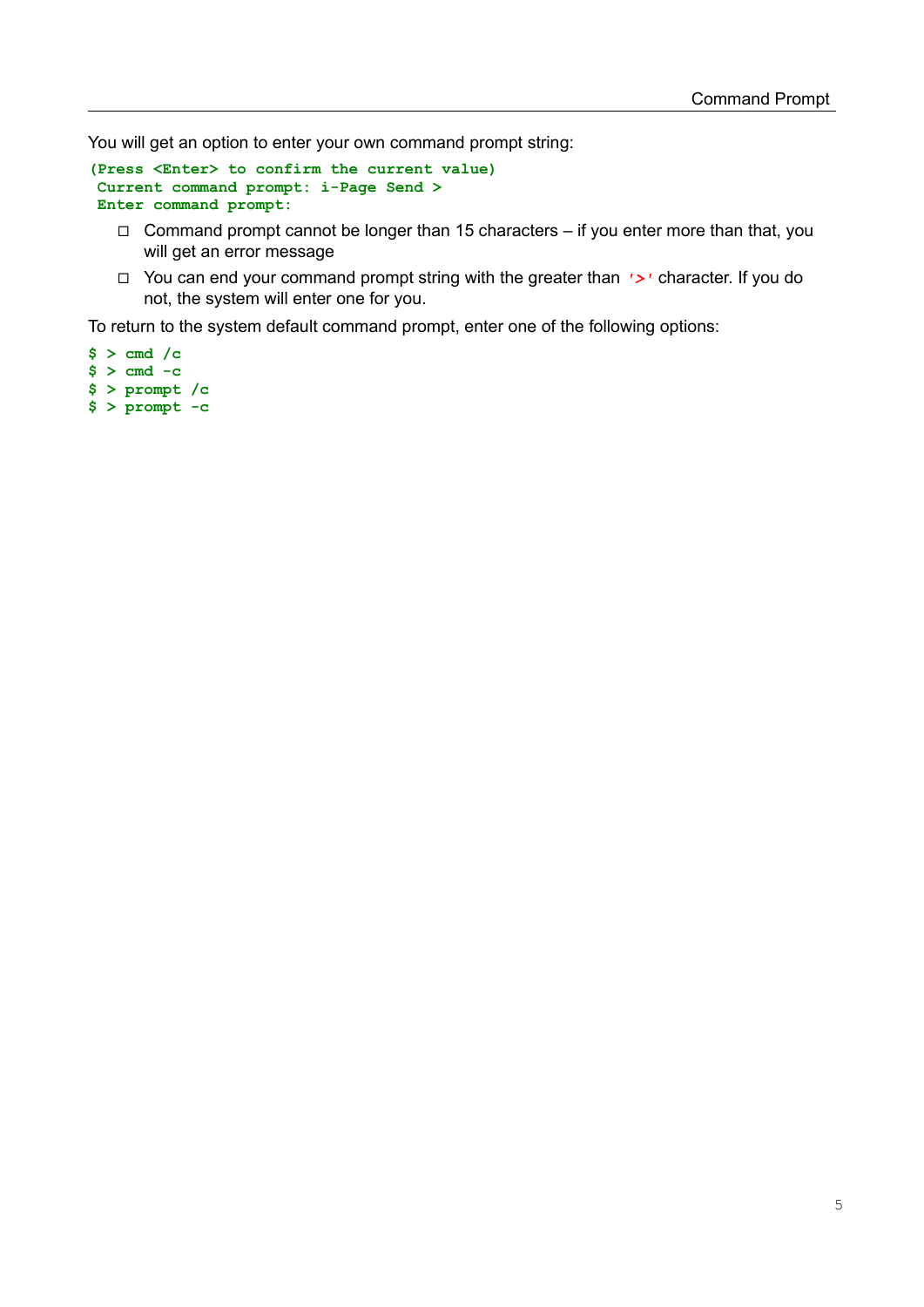# <span id="page-5-1"></span>**Commands**

All commands are entered at the command prompt. i-Page Console Client is not case sensitive – lower case and upper case commands are treated the same.

Some command can be entered as they are and some must be accompanied by a switch for the system to understand them.

Every switch consists of an escape character and an ASCII character.

Example:

**-c**

The system recognises two escape characters: forward slash *'/'* and dash *'-'* They both have the same meaning, when used with the switch character.

There is no space between the escape and switch character.

Example:

**/s** or **-s**

## <span id="page-5-0"></span>**Simple commands**

| Command                               | <b>Function</b>                                                                       | <b>Example</b>                                                                                           |
|---------------------------------------|---------------------------------------------------------------------------------------|----------------------------------------------------------------------------------------------------------|
| help<br>?                             | Displays the main "Help" page with all<br>the commands and command-line<br>options    | i-Page Send > help<br>$i$ -Page Send > ?                                                                 |
| q<br>quit<br>exit                     | Closes the application                                                                | $i$ -Page Send > q<br>i-Page Send > quit<br>i-Page Send > exit                                           |
| $c1s$<br>clr<br>clear                 | Clears the screen and positions the<br>cursor in the top-left corner of the<br>screen | i-Page Send > cls<br>i-Page Send > clr<br>i-Page Send > clear                                            |
| main<br>home                          | Displays the main screen                                                              | i-Page Send > main<br>i-Page Send > home                                                                 |
| stat<br>state<br>status               | Displays the current status of the<br>application and its default settings            | i-Page Send > stat<br>i-Page Send > state<br>i-Page Send > status                                        |
| start                                 | Connects to and logs on i-Page Server<br>and downloads some server settings           | i-Page Send > start                                                                                      |
| stop                                  | Logs out and disconnects from i-Page<br>Server                                        | i-Page Send > stop                                                                                       |
| cmd<br>prompt                         | Changes the system command prompt                                                     | $i$ -Page Send $>$ cmd<br>$i$ -Page Send > prompt                                                        |
| cmd $[(c, -c)]$<br>prompt $[(c, -c)]$ | Returns to the default system command<br>prompt                                       | $i$ -Page Send > cmd /c<br>$i$ -Page Send > cmd -c<br>i-Page Send > prompt /c<br>i-Page Send > prompt -c |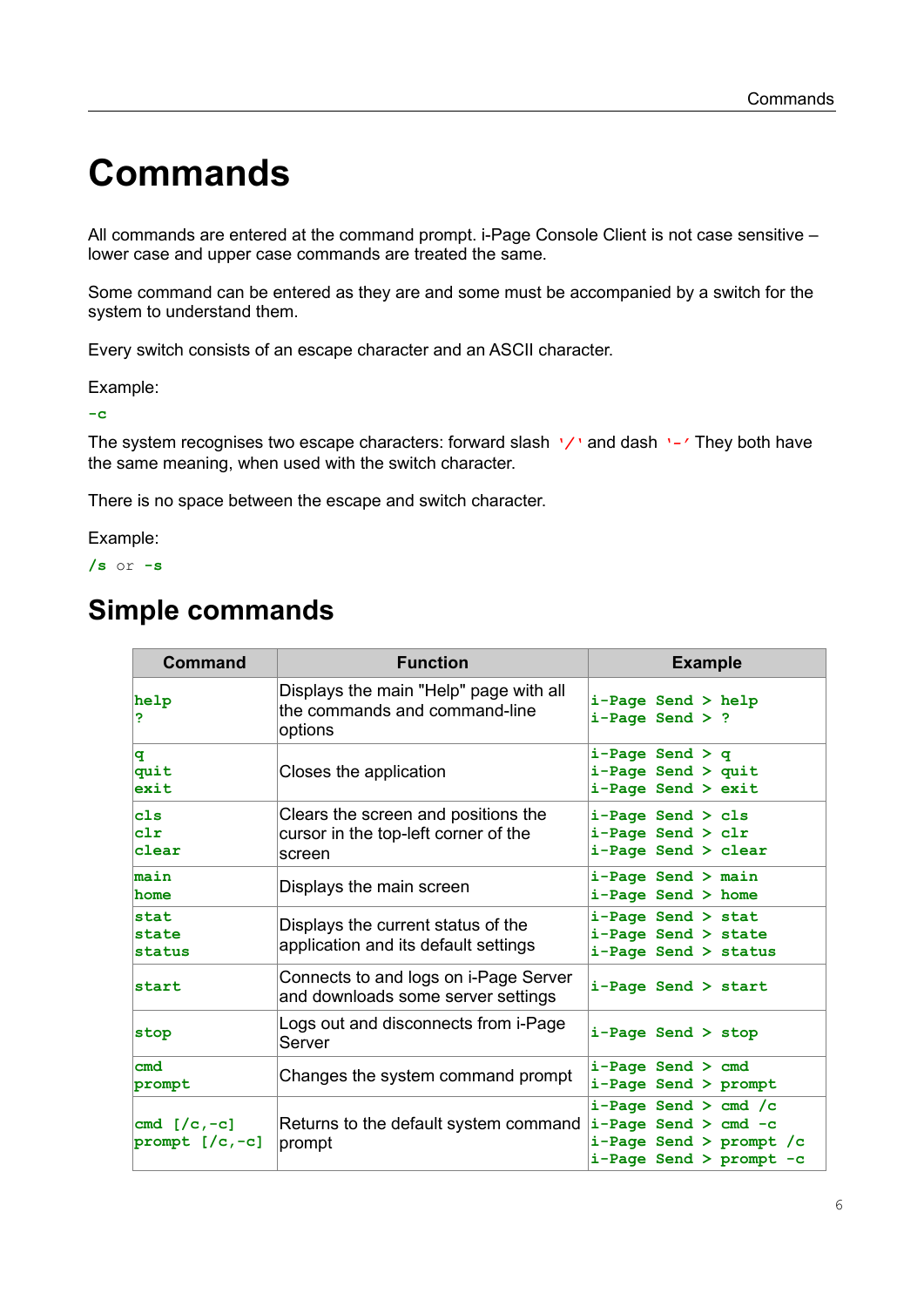## <span id="page-6-0"></span>**Settings Commands**

The following commands are used to display available system objects and to set and view their default properties.

System objects are:

- ◻ Connection
- ◻ Carriers
- ◻ Message Settings

| Command | <b>Object</b>           |
|---------|-------------------------|
| car     | Carrier                 |
| con     | Connection              |
| msq     | <b>Message Settings</b> |

All commands must be accompanied with an appropriate switch.

Switches used:

### **/a, -a, /c, -c, /s, -s, /help, -help, /?, -?**

| <b>Carrier</b>                                                                                                                                               | <b>Connection</b>                                                                                                                                               | <b>Message</b>                                                                                                                                                  |
|--------------------------------------------------------------------------------------------------------------------------------------------------------------|-----------------------------------------------------------------------------------------------------------------------------------------------------------------|-----------------------------------------------------------------------------------------------------------------------------------------------------------------|
| Displays all available carriers<br>$i$ -Page Send > car /a<br>$i$ -Page Send > car -a                                                                        | Displays all available<br>connections to i-Page Server<br>$i$ -Page Send > con /a<br>$i$ -Page Send > con -a                                                    | Displays all available<br>message priorities<br>i-Page Send > msg /a<br>i-Page Send > msg -a                                                                    |
| Displays the default carrier<br>$i$ -Page Send > car /c<br>$i$ -Page Send > car -c                                                                           | Displays the default<br>connection, including the<br>server IP address and port<br>number<br>$i$ -Page Send > con /c<br>$i$ -Page Send > con -c                 | Displays the default<br>message settings: priority,<br>email subject, message age<br>limit<br>i-Page Send > msg /c<br>i-Page Send > msg -c                      |
| Sets the default carrier<br>$i$ -Page Send > car /s<br>$i$ -Page Send > car -s                                                                               | Sets the default connection,<br>including the server IP<br>address and port number<br>$i$ -Page Send > con /s<br>$i$ -Page Send > con -s                        | Sets message defaults:<br>priority, email subject,<br>message age limit<br>i-Page Send > msg /s<br>i-Page Send > msg -s                                         |
| Displays the help page for the<br>carrier object<br>i-Page Send > car /help<br>i-Page Send > car -help<br>$i$ -Page Send > car /?<br>$i$ -Page Send > car -? | Displays the help page for the<br>connection object<br>i-Page Send > con /help<br>i-Page Send > con -help<br>$i$ -Page Send > con /?<br>$i$ -Page Send > con -? | Displays the help page for<br>the message object<br>i-Page Send > msg /help<br>$i$ -Page Send > msg -help<br>$i$ -Page Send > msg /?<br>$i$ -Page Send > msg -? |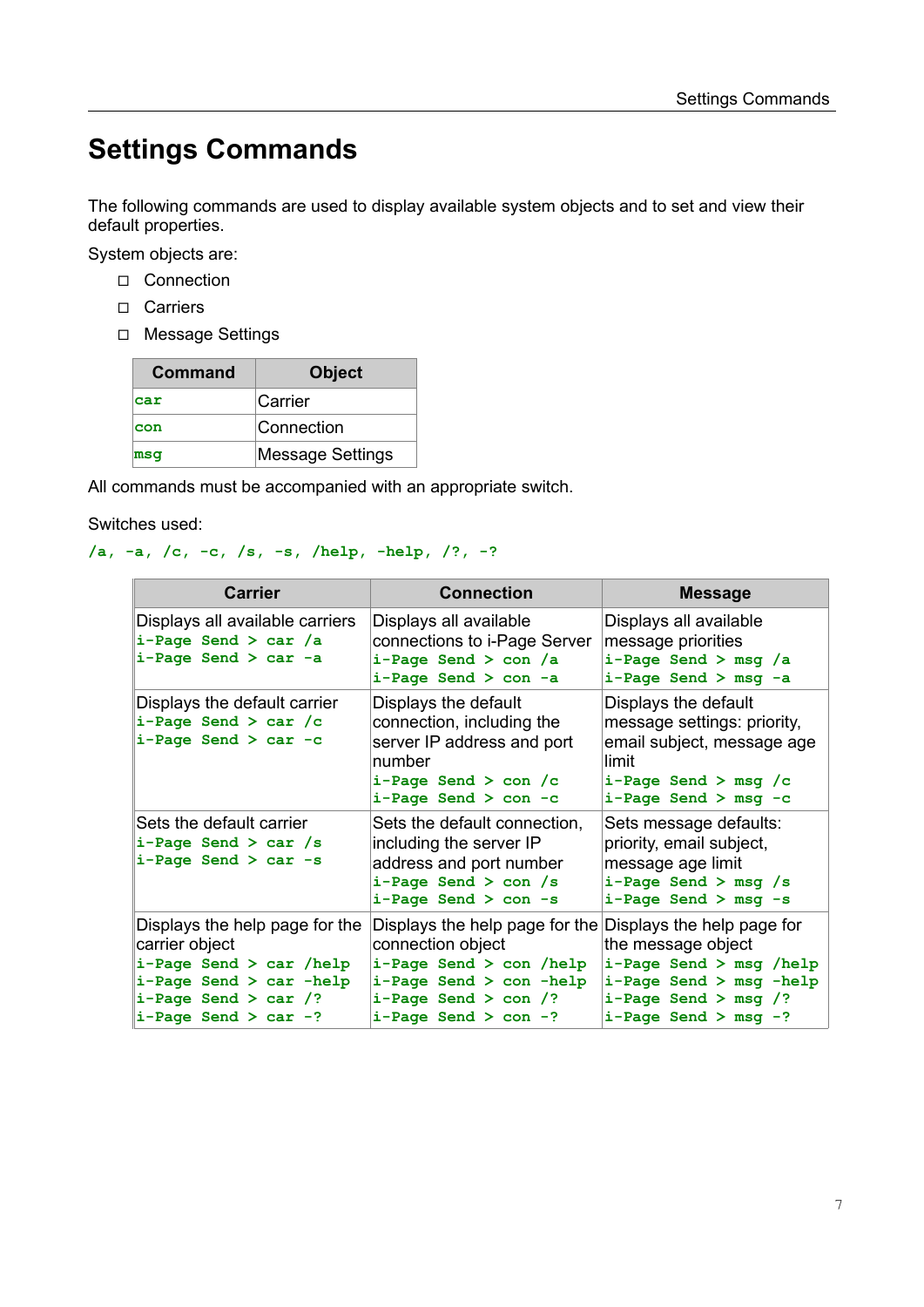# <span id="page-7-0"></span>**Running i-Page Console Client**

If you are running i-Page Console Client on Windows Vista, Windows 7, 8 or 10, you must ensure that the application runs in the administrator mode.

- **1.** Go to the i-Page Console Client installation folder **Default**: "*C:\Program Files\IPageConsoleClient\*"
- **2.** Right-click on the "*IPageClientC.exe*" file.
- **3.** From the pop up menu select "Properties".

|   | $Q$ pen                                  |  |
|---|------------------------------------------|--|
| Э | Run as administrator                     |  |
|   | Troubleshoot compatibility               |  |
| 0 | Scan IPageClientC.exe                    |  |
| € | WinMerge                                 |  |
|   | Add to archive                           |  |
| € | Add to "IPageClientC.rar"                |  |
| € | Compress and email                       |  |
| € | Compress to "IPageClientC.rar" and email |  |
|   | Pin to Taskbar                           |  |
|   | Pin to Start Menu                        |  |
|   | Restore previous versions                |  |
|   | Send to                                  |  |
|   | Cut                                      |  |
|   | Copy                                     |  |
|   | Create shortcut                          |  |
|   | Delete                                   |  |
|   | Rename                                   |  |
|   | Properties                               |  |

- **4.** On the "Properties" dialog select the "Compatibility" tab.
- **5.** At the bottom of the page check the "Run this program as an administrator" check box.
- **6.** Select the "Apply" button.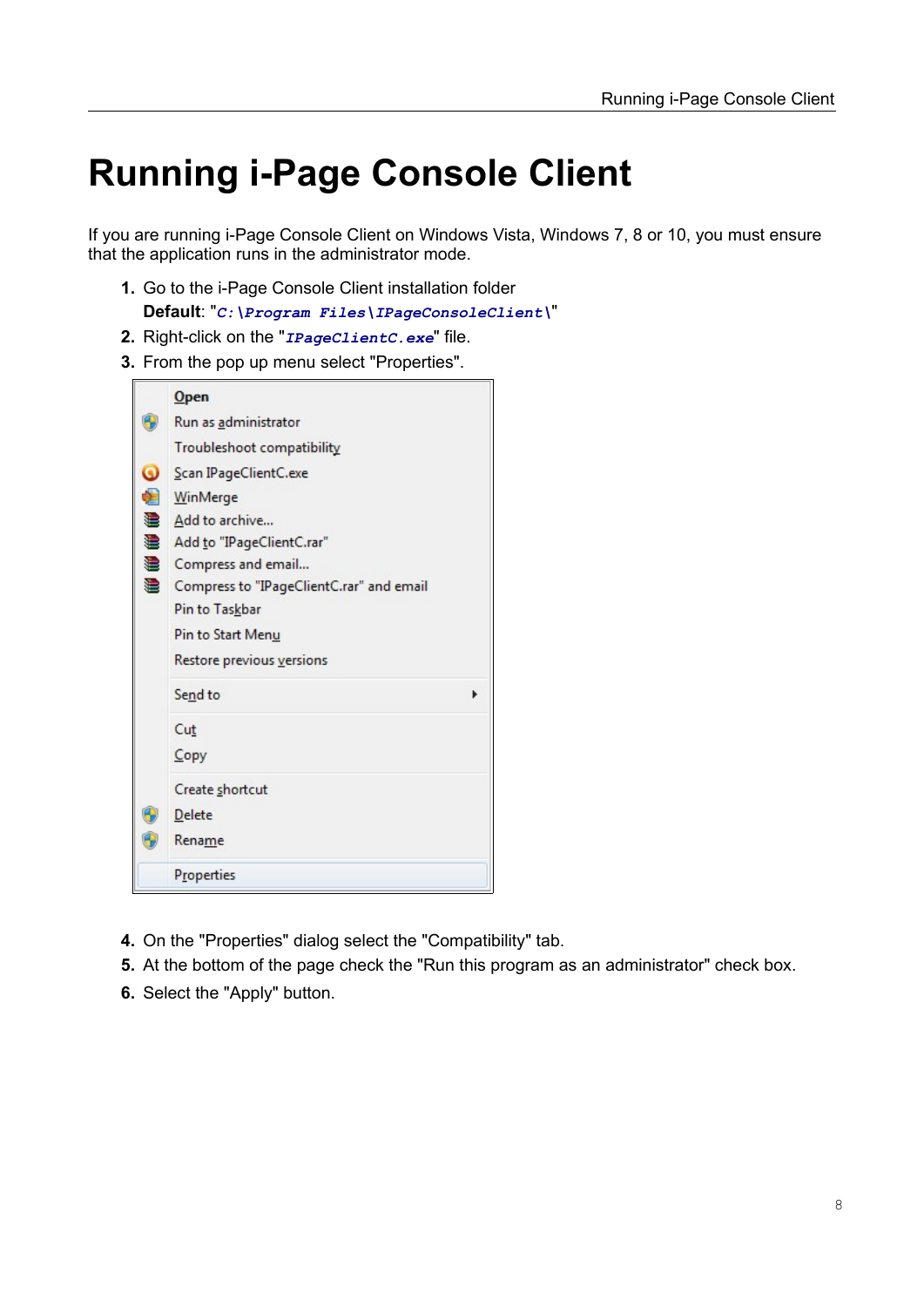| If you have problems with this program and it worked correctly on<br>an earlier version of Windows, select the compatibility mode that |  |
|----------------------------------------------------------------------------------------------------------------------------------------|--|
| matches that earlier version.                                                                                                          |  |
| Help me choose the settings<br>Compatibility mode                                                                                      |  |
|                                                                                                                                        |  |
| Run this program in compatibility mode for:                                                                                            |  |
| Windows XP (Service Pack 3)                                                                                                            |  |
|                                                                                                                                        |  |
| Settings                                                                                                                               |  |
| Run in 256 colors                                                                                                                      |  |
| Run in 640 x 480 screen resolution                                                                                                     |  |
| Disable visual themes                                                                                                                  |  |
| Disable desktop composition                                                                                                            |  |
| Disable display scaling on high DPI settings                                                                                           |  |
| Privilege Level                                                                                                                        |  |
| Run this program as an administrator                                                                                                   |  |
|                                                                                                                                        |  |
|                                                                                                                                        |  |
| Change settings for all users                                                                                                          |  |

If you do not do this, you will still be able to run the application and connect to i-Page Server through TCP/IP connection.

If your default connection is "Local" (COM), when you try to connect to the server, you will get an error message:

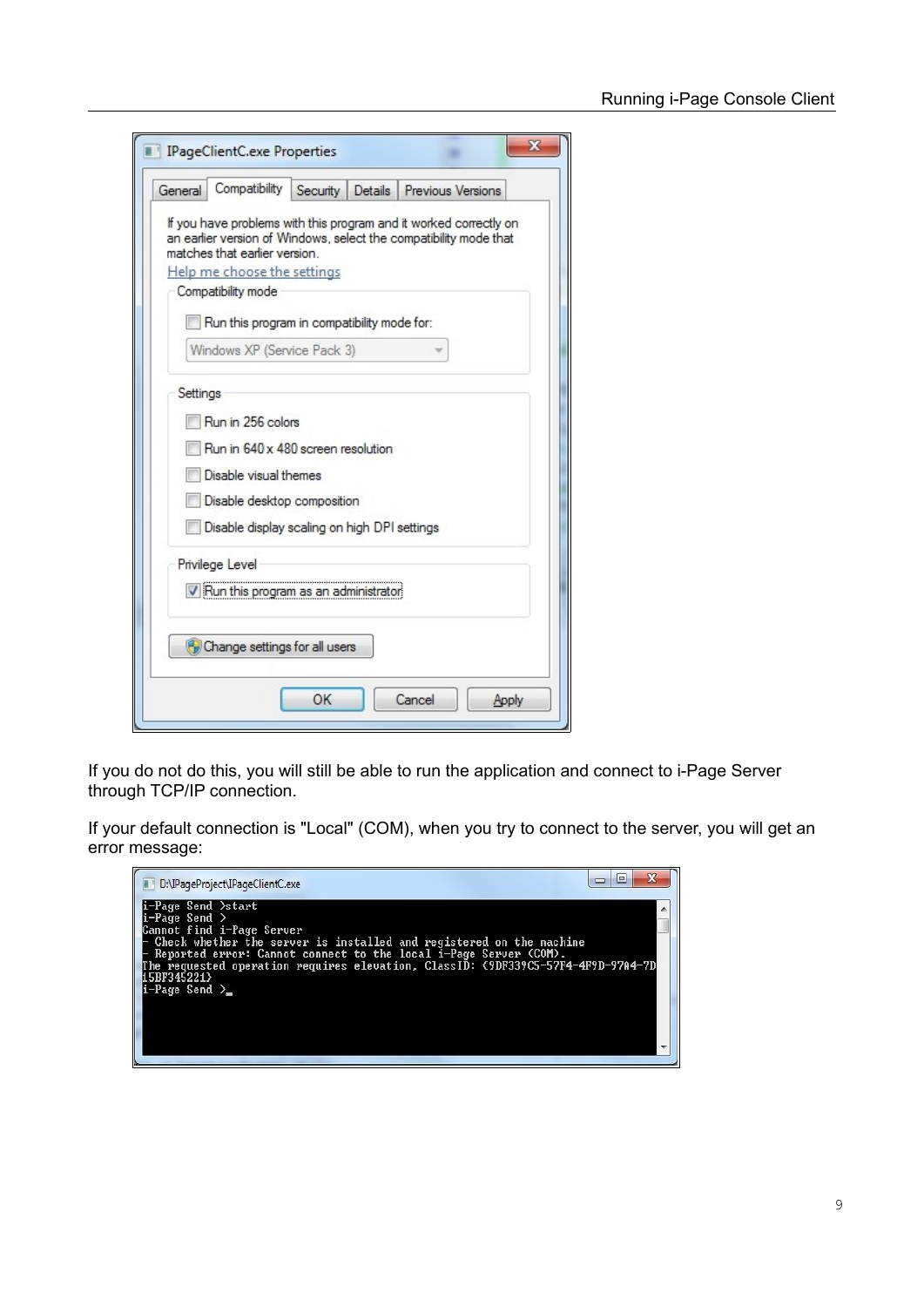# <span id="page-9-3"></span>**Start**

# <span id="page-9-2"></span>**Connect**

Starting i-Page Console Client means connecting the application to i-Page Server. It can connect only to the server V 4 or higher.

To **connect** to the server, type:

**i-Page Send > start**

Wait for the message:

**Connected to the server** Client "Console Client" on <host IP address> ready to communicate

If you are using the remote, TCP/IP connection, you may have wait for several seconds for connection to go through.

To **disconnect** i-Page Console Client from the server, type:

```
i-Page Send > stop
```
## <span id="page-9-1"></span>**Connection Errors**

Several errors can occur, while connecting to the server.

### <span id="page-9-0"></span>**No Server – Local Connection**

#### **Error:**

```
Cannot find i-Page Server
- Check whether the server is installed and registered on the machine
- Reported error: Cannot connect to the local i-Page Server (COM).
Class not registered, ClassID: {9DF339C5-57F4-4F9D-97A4-7D15BF345221}
```
There are 2 possible reasons for this error:

**1.** i-Page Server is not installed on the machine

Check whether i-Page Server is installed **Default Paths**:

- ◽ "*C:\Program Files\IPageServer\IPageServer.exe*"
- ◽ "*C:\Program Files\IPagePersonal\IPageServerPE.exe*"
- **2.** i-Page Server is installed, but not registered with the operating system
	- ◽ Close i-Page Server if it is running
	- ◽ Find the folder i-Page Server is installed in (see default paths above)
	- ◽ Find the file "*ippeReg.bat*" or "*ippReg.bat*" in the same folder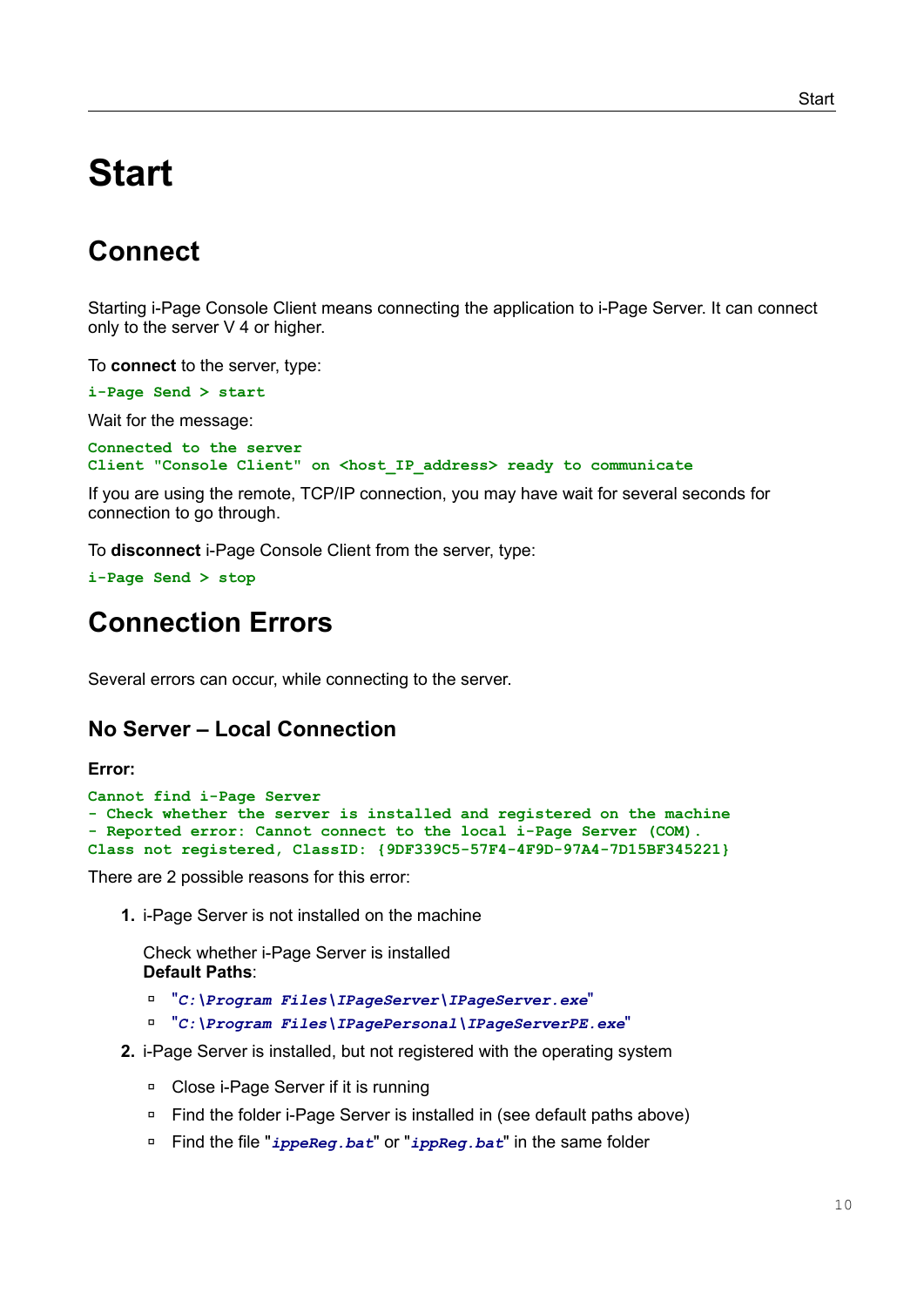□ Double-click on the file and follow the command prompt

### <span id="page-10-1"></span>**No Server – Remote (TCP/IP) Connection**

**Error:**

```
Cannot find i-Page Server
- Check the server IP address and port number
- Check whether the server is running
- Check your network connection
- Reported error: Wrong port number or the server is not running
```
There are 2 possible reasons for this error:

- **1.** i-Page Server is not running or (if it is running) it is not started yet
	- □ Run the server application
	- ◽ Right-click on its icon and select the "Start" option
- **2.** The server port in your connection settings is incorrect
	- ◽ Right-click on the server icon and select "System > Set System"
	- □ Select the "TCP Connection" tab and copy a value from the "Server Port" window
	- □ Set the correct server port in the client application See ["Set Connection](#page-16-0)"

#### **Error:**

#### **Cannot find i-Page Server**

- **Check the server IP address and port number**
- **Check whether the server is running**
- **Check your network connection**
- **Reported error: Network is unreachable.**

Check your network connection.

#### **Error:**

```
Cannot find i-Page Server
```
- **Check the server IP address and port number**
- **Check whether the server is running**
- **Check your network connection**
- **Reported error: Wrong host address**

The server IP address in your connection settings is incorrect

- Right-click on the server icon and select "System > Set System"
- Select the "TCP Connection" tab and copy a value from the "Server IP Address" window
- Set the correct server IP address in the client application See "[Set Connection](#page-16-0)"

## <span id="page-10-0"></span>**Incorrect Login – Remote and Local Connection**

### **Error:**

```
i-Page Server does not accept your login
Incorrect user name and/or password
```
There are 2 possible reasons for this error:

**1.** The account "ConsoleClient" is not registered on the server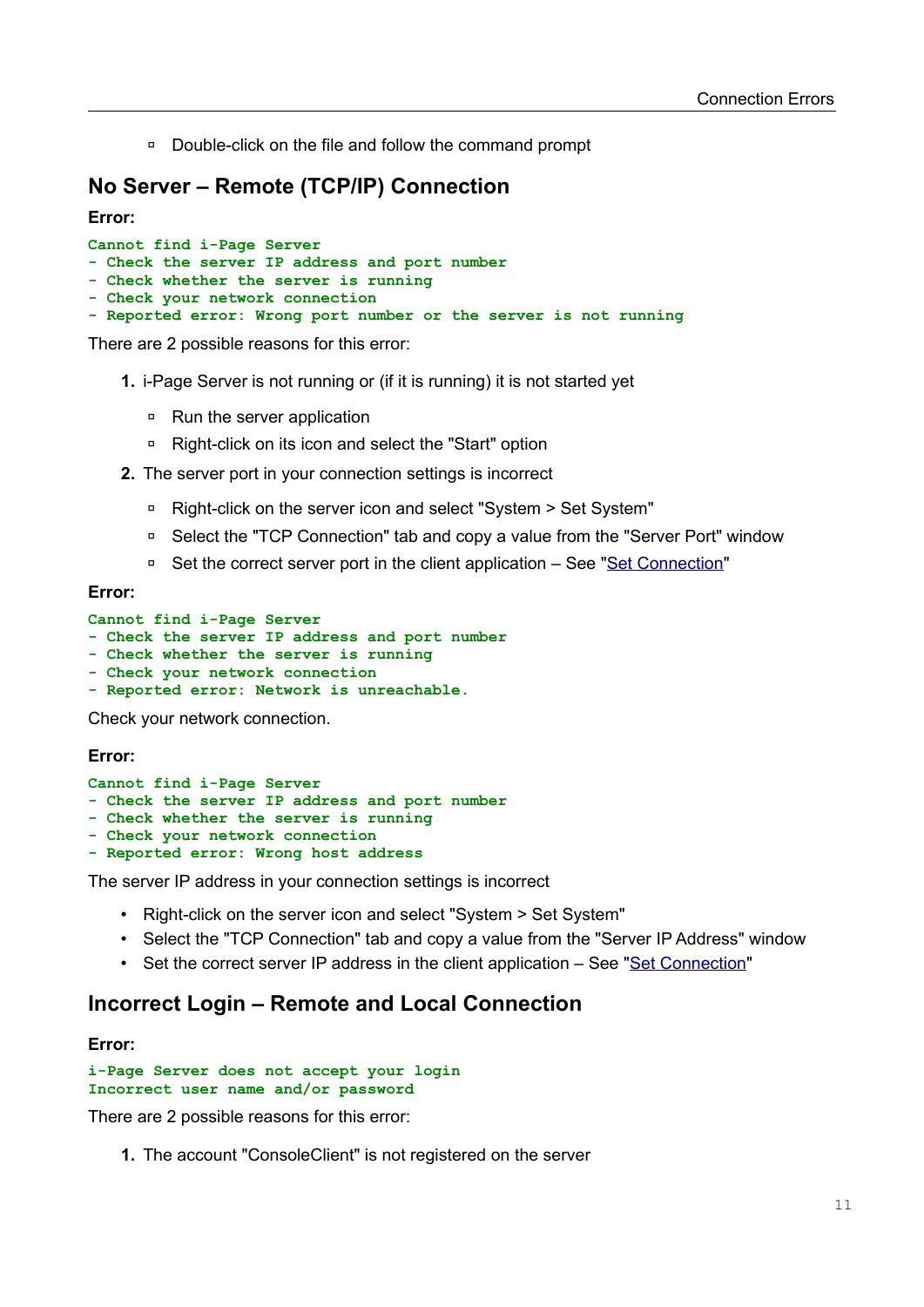- ◽ Right-click on the server icon and select the "Accounts > Set Account "
- ◽ Check if the "ConsoleClient" account exists.
- ◽ If not, click on the "New" button and in the pop up dialog enter "ConsoleClient" (*case sensitive*), without quotes
- □ Click OK to dismiss the dialog
- **2.** The account "ConsoleClient" exists, but somebody changed its default password
	- ◽ Right-click on the server icon and select the "Accounts > Set Account "
	- ◽ Select the "ConsoleClient" account and double-click on it.
	- □ On the top of the dialog click on the "Change Password" control.
	- ◽ Enter "ConsoleClient" (without quotes) in the "New Password" and "Confirm New Password" boxes (both *case sensitive*).
	- ◽ Click on the "Save" button.

### **Error:**

#### **i-Page Server does not accept your login The account "ConsoleClient" is deactivated by the administrator**

- ◽ Right-click on the server icon and select the "Accounts > Set Account "
- ◽ Select the "ConsoleClient" account and double-click on it.
- □ On the top of the dialog check the "Enabled" check box.
- ◽ Click on the "Save" button.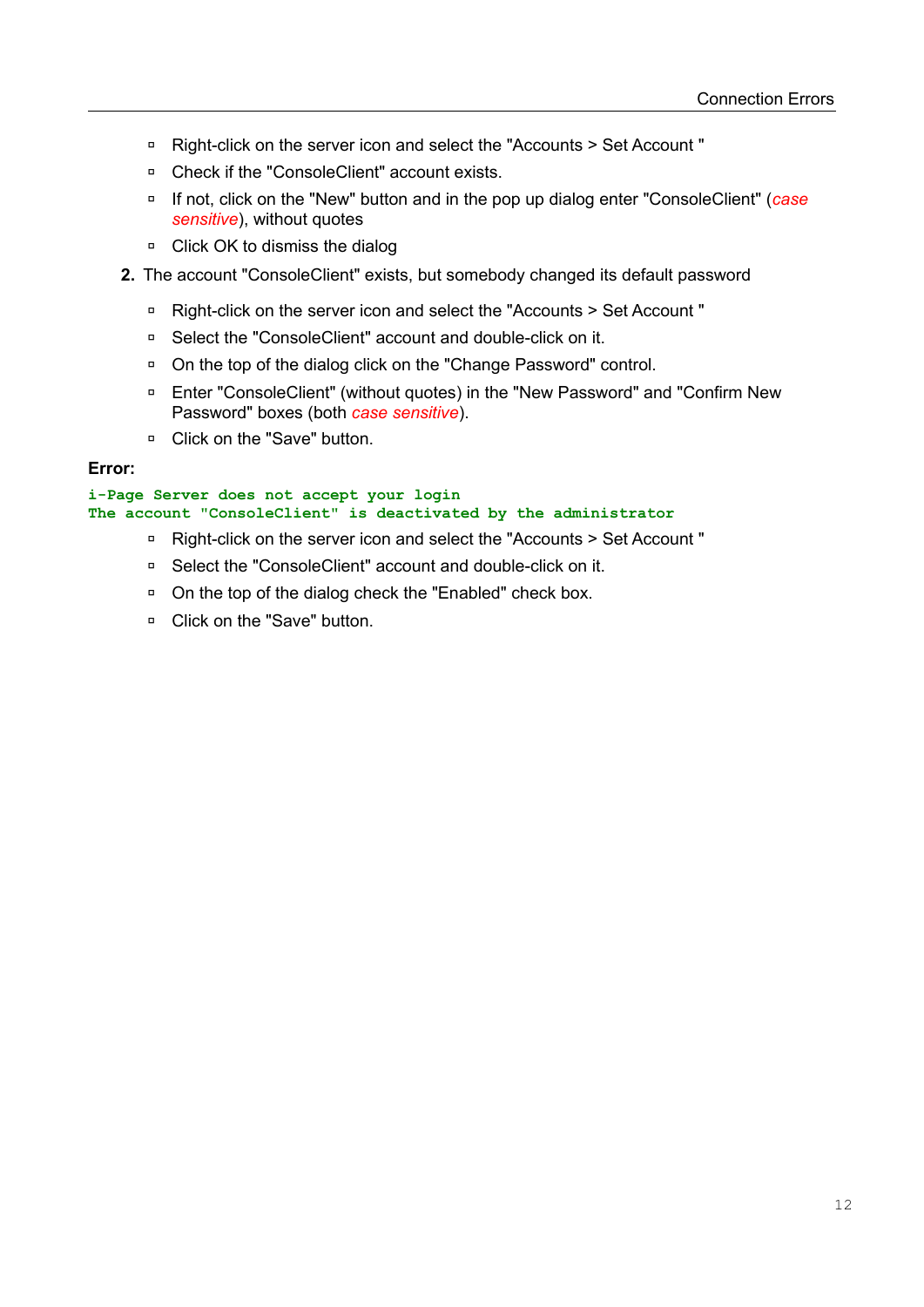# <span id="page-12-1"></span>**Send Message**

The message command line format:

**address<d>message\_text<d>carrier\_id<d>priority<d>email\_subject<d>age\_limit**

- ◻ <*d*> a delimiter that separates message fields. Only comma *','* and semicolon *';'* are allowed
- $\Box$  address pager id, mobile number or email address of the receiver
- ◻ carrier id an id of the carrier as registered on i-Page Server
- $\Box$  priority the priority of the message in the server message queue
- $\Box$  email subject the subject used in an email message header used only for email messages
- $\Box$  age limit time (in minutes) for how long is the message valid if, for any reason, the server does not manage to send it

## <span id="page-12-0"></span>**Usage**

**address,[message\_text][,][carrier\_id][,][priority][,][email\_subject][,] [age\_limit]**

#### **Compulsory Entries:**

- ◻ message address
- ◻ first delimiter

Everything else is optional.

If the user does not enter a message text, the program will send an empty message.

If the user does not enter any other field, the program will use the field default value.

All default values can be set by the user – see [Set Default Carrier](#page-19-0) and [Set Message Defaults](#page-22-0)

### **Examples:**

*Sending an empty page message to the default carrier with default message settings* **i-Page Send > 1234567,**

Notice that a delimiter is still present.

*Sending a message "Hello world" to the default carrier with default message settings* **i-Page Send > 1234567,Hello world**

If the user sets a value for any other field, it will override its default setting.

*Sending an email message with default message settings and the default carrier set to id 3. The message sets a carrier id to 4 and overrides the default carrier.* 

**i-Page Send > john@myserver.com,Hello world,4** 

If the value for non-compulsory field is set, all other fields that precede it must be present, even if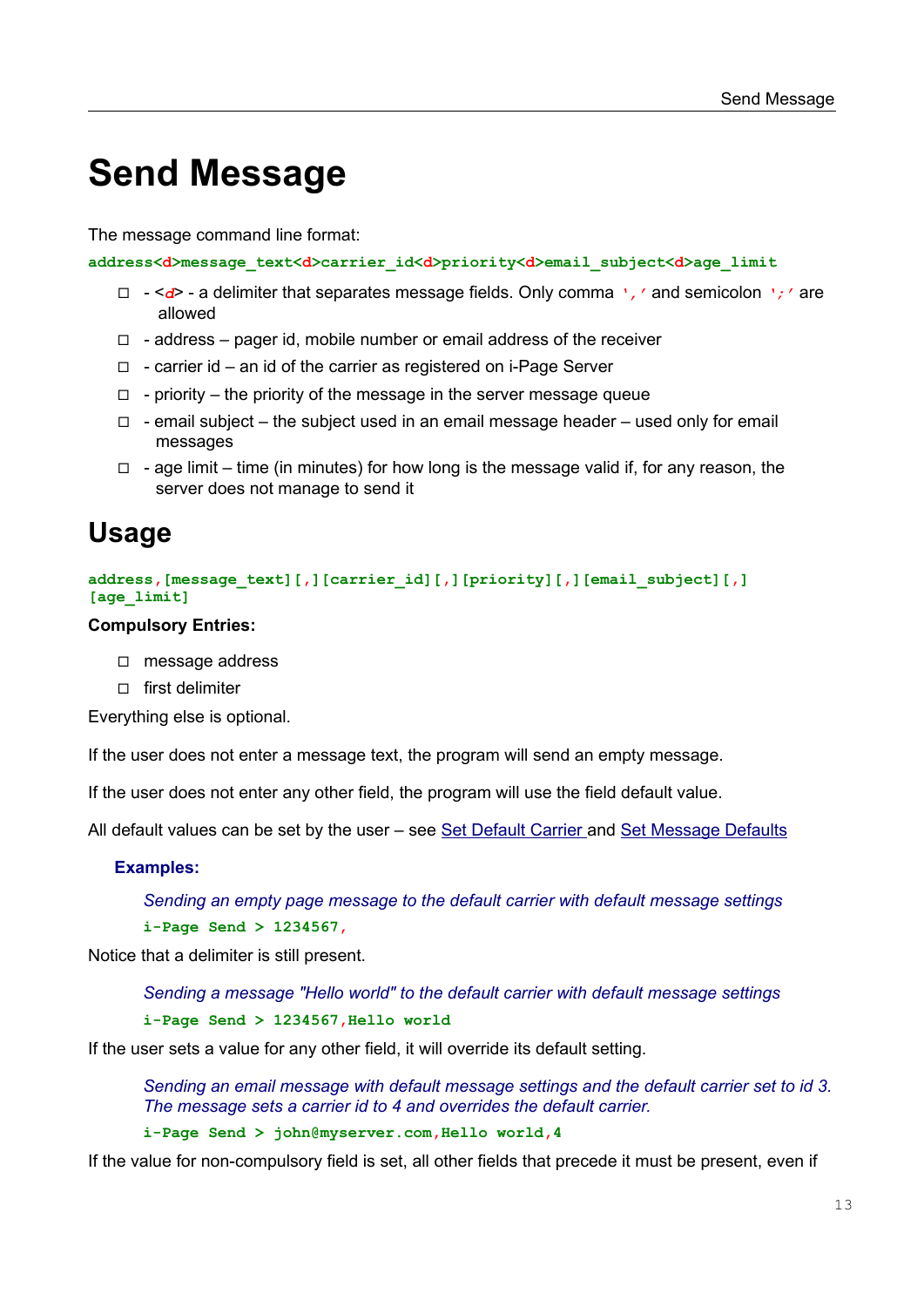empty.

*Sending an email message that overrides the default carrier and email subject fields.*

**i-Page Send > john@myserver.com,Report to the office ASAP,4,,Urgent response**

Notice that the "Priority" field is empty, but must be present.

## <span id="page-13-1"></span>**Message Text Format**

Message text can contain any ANSI character.

If it contains any of delimiters used by the program (comma or semicolon) it must be enclosed in double quotes.

#### **Examples:**

*Sending a message that contains a delimiter ( , ).*

**i-Page Send >user@public.com,"Hello, world",4** 

If the text contains any word enclosed in double quotes, the whole text must be enclosed in double quotes and any double quote already present must be duplicated.

*Sending a message that contains a word "WiPath" already enclosed in double quotes.* 

**i-Page Send >user@public.com,"Hello world form ""WiPath"" company",4** 

The program preservers all space characters inside the message text, but it removes all spaces before and after the whole message. If you want to preserve spaces before and/or after the whole message you need to enclose the whole text in double quotes.

*Sending a message that contains spaces before and after the whole text.* **i-Page Send >user@public.com," Hello world ",4** 

In all other cases enclosing the text in double quotes does not make any sense, because the program will remove them anyway.

*Sending a message that contains a delimiter and words enclosed in double and single quotes.*

**i-Page Send >user@public.com,"Hello, world form ""WiPath"" and 'kiwi' programmers",4** 

## <span id="page-13-0"></span>**Message Result**

After you send the message, you will get a message result from the server.

#### **Result Format**

```
Message Result: <result_returned_from_server>
transactionId,address,messageText
```

```
Message Result: Message sent OK.
509, joeuser@myserver.com, "Hello, world"
```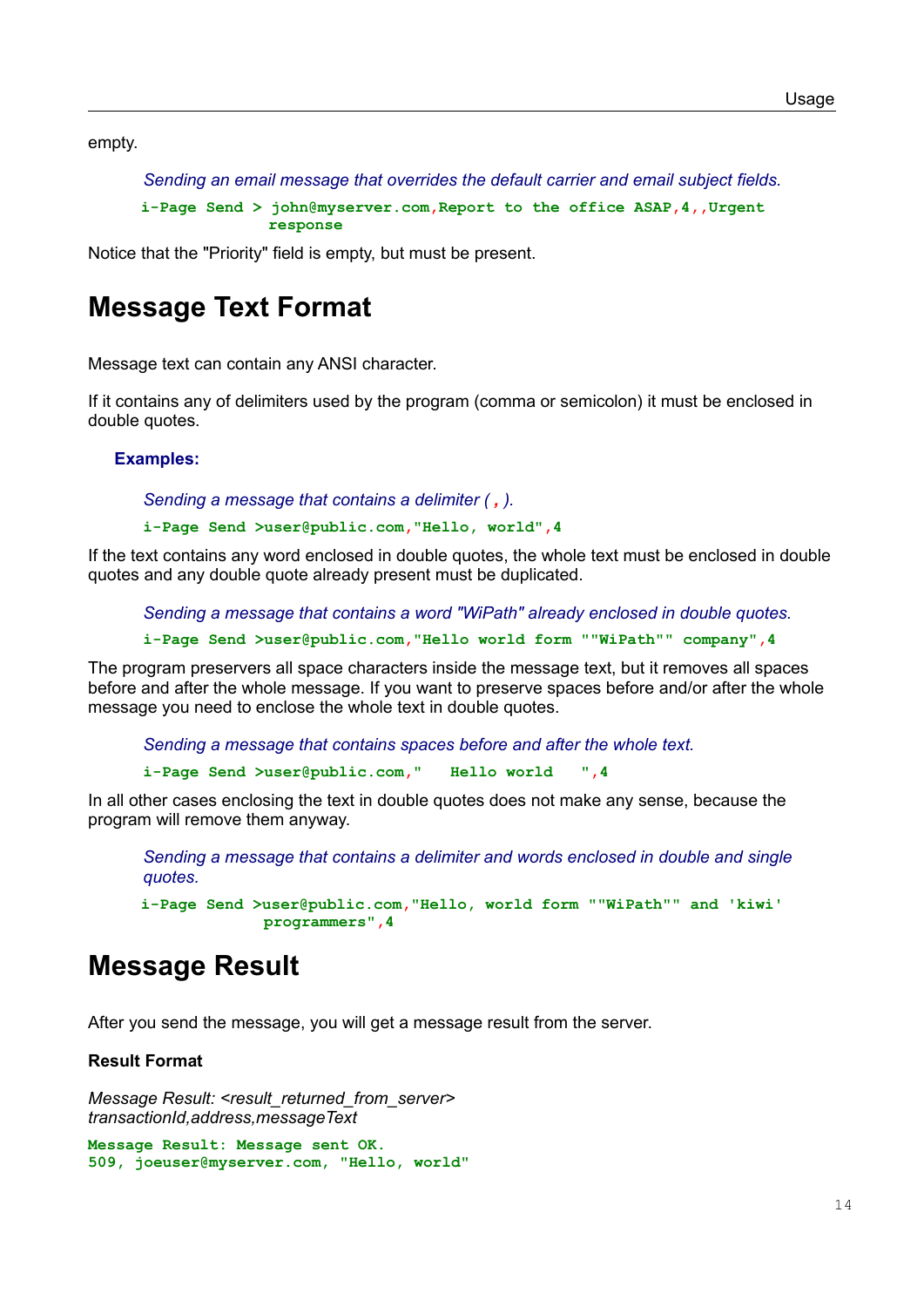**Message Result: Carrier "TAP Direct Local" is disabled. Contact your administrator. 511, 1234567, Hello world Message Result: Device "COM5" could not be initialised. 514, +64211013839, Hello world Message Result: Sending email to "joeuser@myserver.com" failed. - Check the recipient's email address - Check SMTP settings for the device "SMTP" - Check SMTP settings for the carrier "Email" 519, joeuser@myserver.com, Hello world Message Result: Error dialling carrier number "0264001284" - NO CARRIER. 520, 2643029, Hello world**

**Message Result: Error dialling carrier number "0264001283" - NO DIALTONE. 522, 2643029, Hello world**

**Message Result: No login request from the carrier. 524, 1234567, Hello world**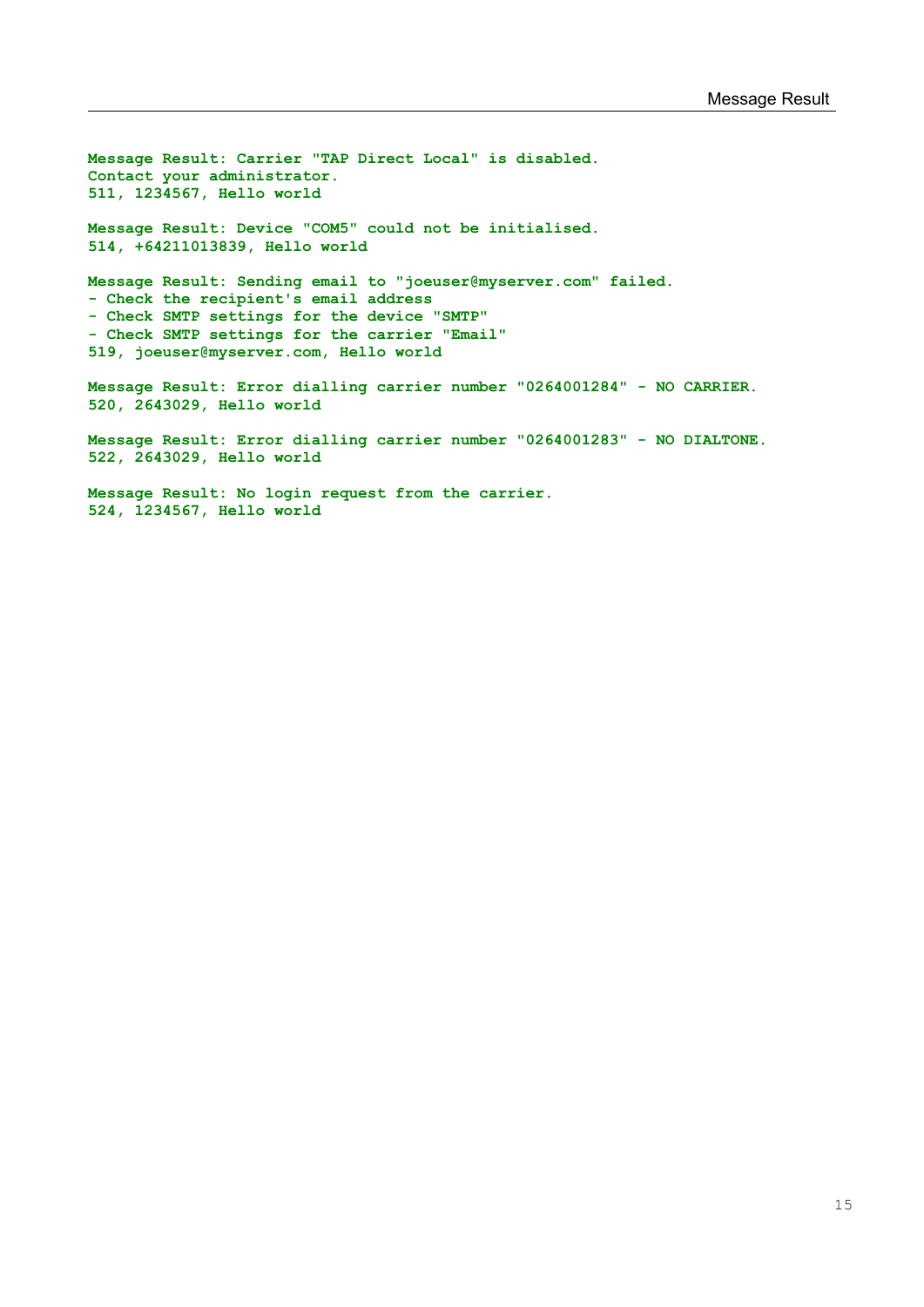# <span id="page-15-3"></span>**Settings**

# <span id="page-15-2"></span>**Connection**

The connection functionality is accessed and controlled by the following command:

**i-Page Send > con**

The "**con**" command is **always** followed by one of the following switches:

```
/a, -a, /c, -c, /s, -s, /help, -help, /?, -?
```
### <span id="page-15-1"></span>**Display All**

To display all available connections to i-Page Server, enter one of the following options:





## <span id="page-15-0"></span>**Display Current**

To display currently selected connection to i-Page Server, enter one of the following options:

```
i-Page Send > con /c
i-Page Send > con -c
```
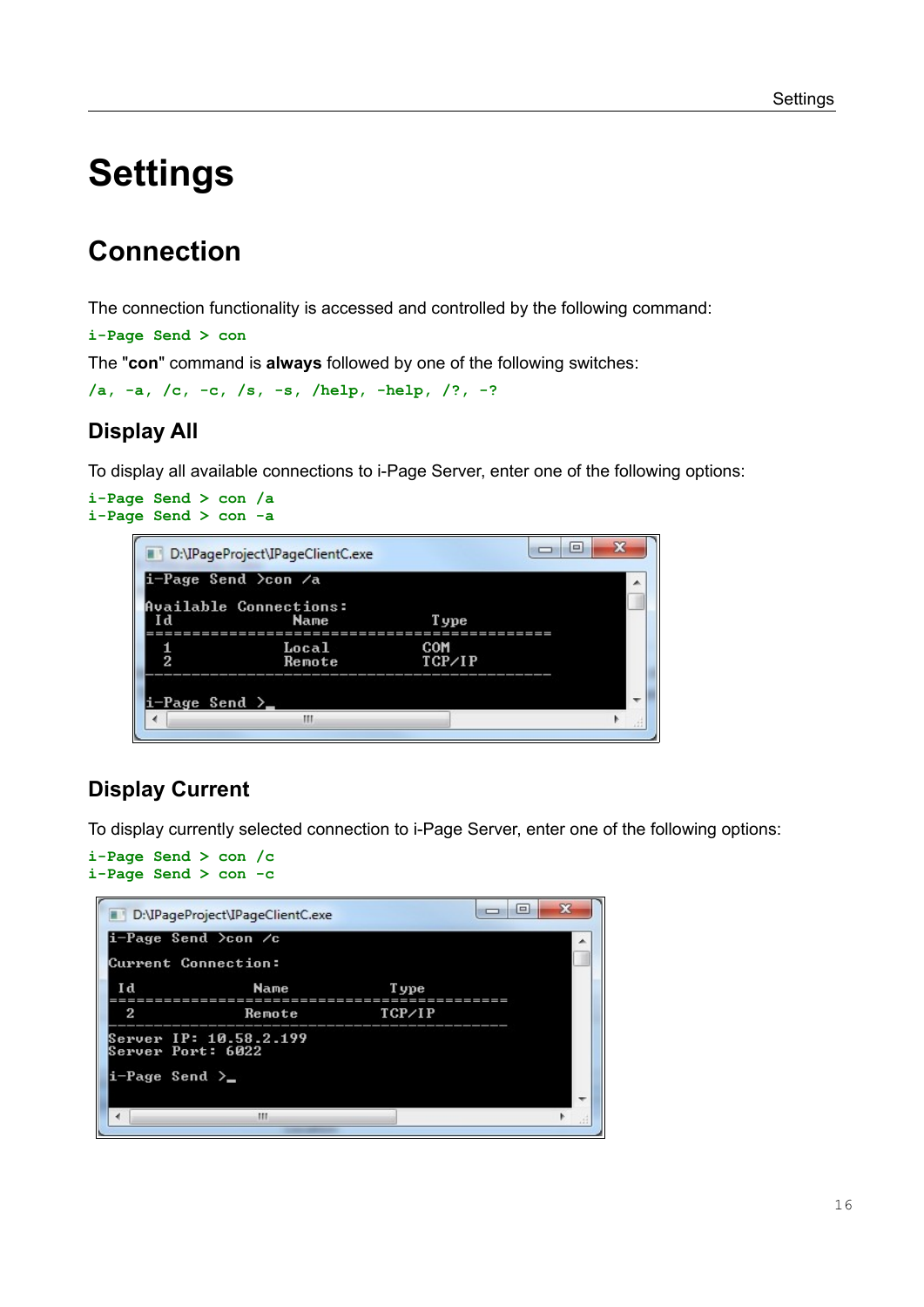### <span id="page-16-0"></span>**Set Connection**

To set a connection to i-Page Server, enter one of the following options:

```
i-Page Send > con /s
i-Page Send > con -s
                                                                                       \Box\Box\overline{\mathbf{x}}D:\IPageProject\IPageClientC.exe
                                                                                                        ▲
                                              i-Page Console Client<br>Set Connection
                                       List of available connections
         Available Connections:
                                                          Type
          I d
                                   Name
          --------------
                                ==================
                                                                ==========
                                                         COM
            \frac{1}{2}LocalRemote
                                                         TCP/IP
         (Enter '0' to confirm the current value)<br>Current connection Id: Remote (TCP/IP)<br>Enter connection Id: _
                                            \mathbf{H}\overline{a}
```
If you try to change the connection while you are connected to the server, you will get an error message:

```
Cannot change a connection type while connected to the server.
Please, disconnect from the server and try again.
```
The program displays all available connections, with the prompt to select a new one:

To cancel the operation, type *'0'* and press Enter.

The program checks validity of the entered key. It must be a number and in the allowed range. If you enter an invalid value, you will get one of the following error messages:

```
"w" is not a valid connection id 
Connection with id "3" does not exist in the system
```
When you enter a valid id, the program asks you to confirm that you really want to change the connection:

**New connection id is "2": Y/N -**

To change it, just type *'Y'* at the command prompt.

If the new connection is a remote, TCP/IP type of connection, you will be asked to set the server IP address:

```
(Press <Enter> to confirm the current value)
 Current server IP address: 10.58.2.199
 Enter server IP address:
```
If you are satisfied with the current address, just press the Enter key to confirm the value.

Otherwise, enter a server IP address.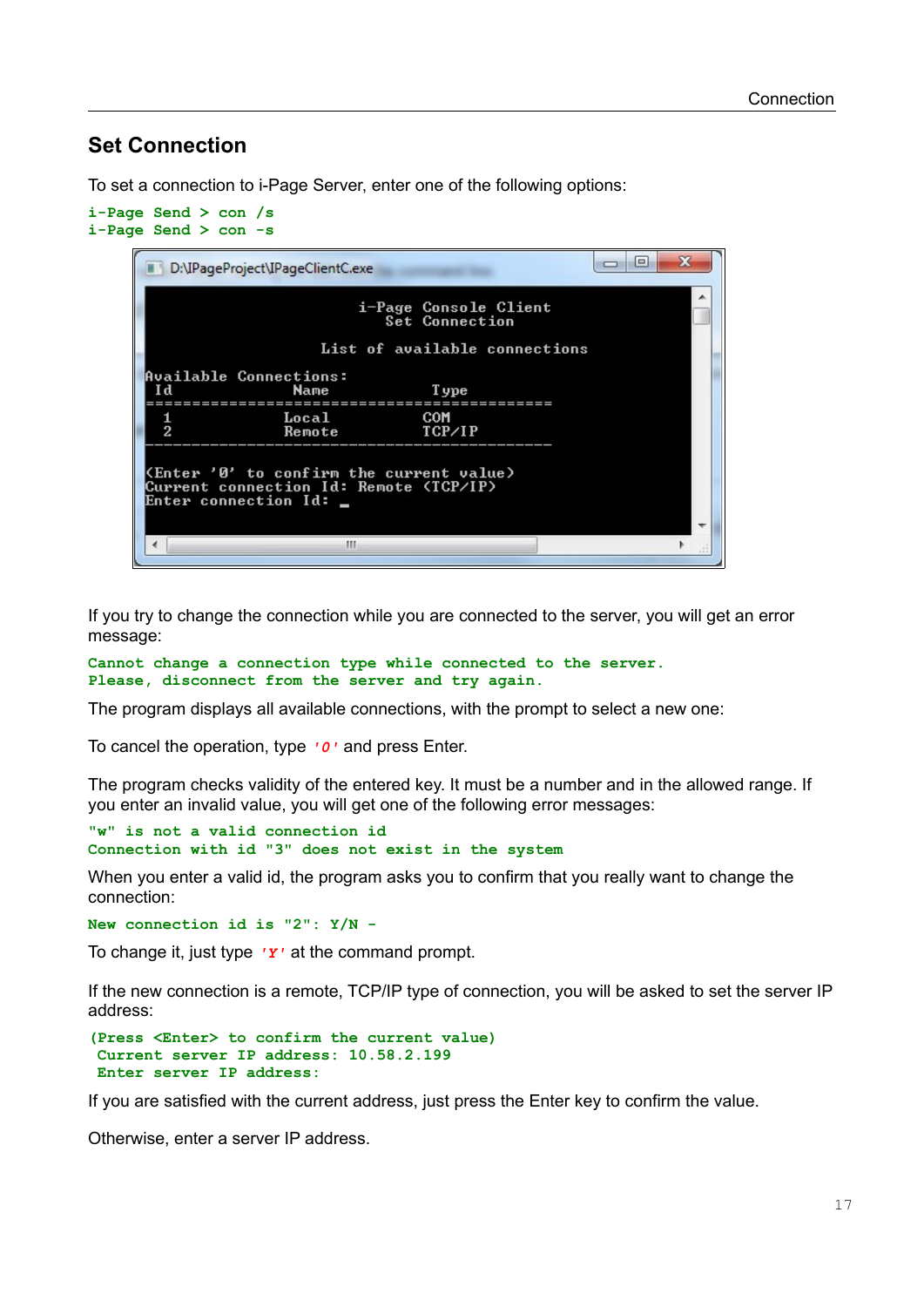Every address is checked to be a valid IPv4 internet address. If it is not, you will get an error message:

**"10.256.2.199" is not a valid IP address**

You will be, also, asked to set the server port number:

**(Enter '0' to confirm the current value) Current server port: 6022 Enter server port:**

If you are satisfied with the current port, just type *'0'* and press the Enter key to confirm the value.

Otherwise, enter a valid port number.

Every port number is checked to be the range from 1 to 65,535. If it is not, you will get an error message:

**"66589" is not a valid port number (1 – 65535)**

At the end, as a result of the set connection operation, the program will display the current connection settings.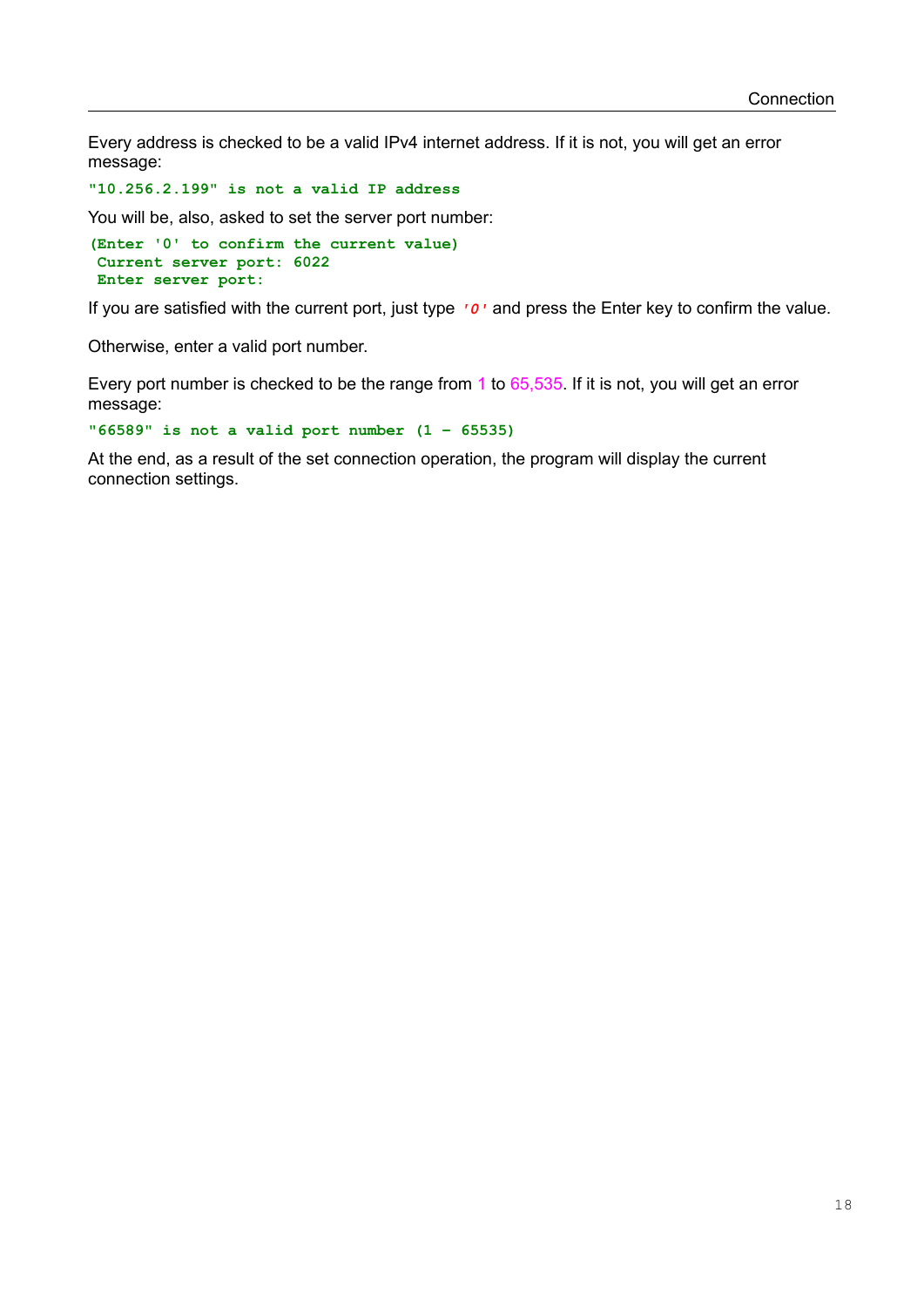## <span id="page-18-2"></span>**Carriers**

The carrier functionality is accessed and controlled by the following command:

**i-Page Send > car**

The "**car**" command is **always** followed by one of the following switches:

```
/a, -a, /c, -c, /s, -s, /help, -help, /?, -?
```
## <span id="page-18-1"></span>**Display All**

To display all available carriers registered on i-Page Server, enter one of the following options:

```
i-Page Send > car /a
i-Page Send > car -a
```

|                                            | D:\IPageProject\IPageClientC.exe                                                                           |                                                                         | łе                                                                                         |
|--------------------------------------------|------------------------------------------------------------------------------------------------------------|-------------------------------------------------------------------------|--------------------------------------------------------------------------------------------|
| i−Page Send >car ⁄a<br>Available Carriers: | Carrier Id - Carrier Name - Carrier                                                                        |                                                                         | Carrier Type Address Type                                                                  |
| 2<br>3<br>4<br>5<br>6<br>7                 | TAP Modem<br>GSM Mobile<br>TAP Direct<br>Email<br>SitePage<br>TAP Direct Local TAP Direct<br>TAPD Workshop | TAP Modem<br>GSM SMS<br>TAP Direct<br>Email<br>TAP Direct<br>TAP Direct | pager id<br>mobile number<br>pager id<br>email address<br>pager id<br>pager id<br>pager id |
| i-Page Send >_                             |                                                                                                            |                                                                         |                                                                                            |
|                                            | ш                                                                                                          |                                                                         |                                                                                            |

When the program starts, it loads all carrier information from a file. As soon as it successfully connects to i-Page Server, it loads the latest carrier data from the server and updates the file.

## <span id="page-18-0"></span>**Display Current**

To display currently selected default carrier, enter one of the following options:

```
i-Page Send > car /c
i-Page Send > car -c
```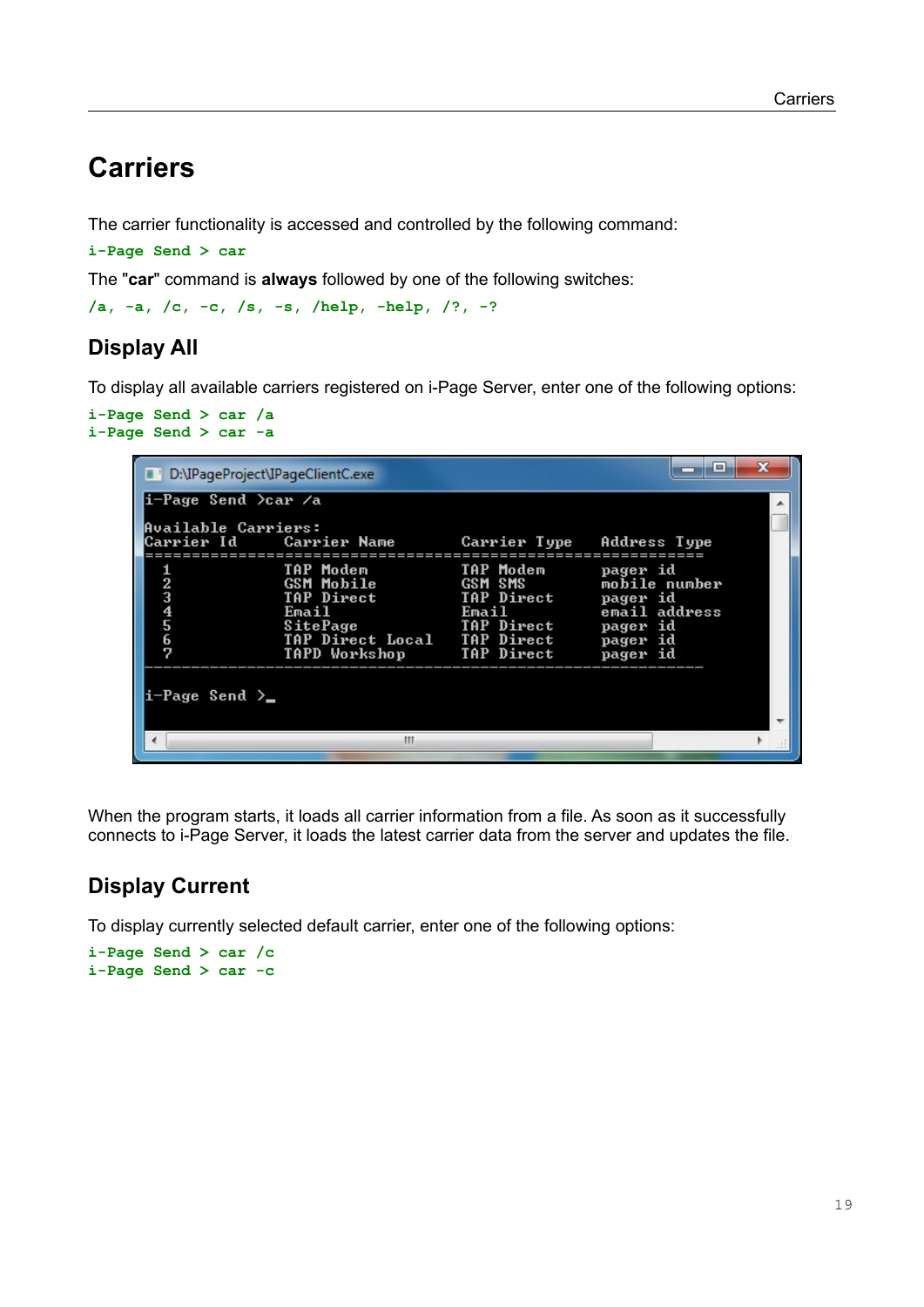#### **Carriers**

| Current Default Carrier |                           |                           |          |  |
|-------------------------|---------------------------|---------------------------|----------|--|
|                         | Carrier Id — Carrier Name | Carrier Type Address Type |          |  |
| 3                       | TAP Direct                | TAP Direct                | pager id |  |

### <span id="page-19-0"></span>**Set Default Carrier**

To set the default carrier, enter one of the following options:

```
i-Page Send > car /s
i-Page Send > car -s
```

|                     | D:\IPageProject\IPageClientC.exe                                                                                      |                                                                            | E                                                                                          |  |
|---------------------|-----------------------------------------------------------------------------------------------------------------------|----------------------------------------------------------------------------|--------------------------------------------------------------------------------------------|--|
|                     |                                                                                                                       | i-Page Console Client<br>Set Default Carrier<br>List of available carriers |                                                                                            |  |
| Available Carriers: | Carrier Id - Carrier Name -                                                                                           | Carrier Type Address Type                                                  |                                                                                            |  |
| 2<br>345<br>6<br>7  | TAP Modem<br>GSM Mobile<br>TAP Direct<br>Email<br>SitePage<br>TAP Direct Local TAP Direct<br>TAPD Workshop TAP Direct | TAP Modem<br>GSM SMS<br>TAP Direct<br>Email<br>TAP Direct                  | pager id<br>mobile number<br>pager id<br>email address<br>pager id<br>pager id<br>pager id |  |
| Enter carrier Id: _ | KEnter '0' to confirm the current value)<br>Current carrier Id: 3 - TAP Direct (pager id)                             |                                                                            |                                                                                            |  |
|                     | ш                                                                                                                     |                                                                            |                                                                                            |  |

The program displays all available carriers, registered on i-Page Server, with the prompt to select a new one:

To cancel the operation, type *'0'* and press Enter.

The program checks validity of the entered key. It must be a number and it must be an id of a carrier registered on the server. If you enter an invalid value, you will get one of the following error messages:

```
"M" is not a valid carrier id
Carrier with id "9" does not exist in the system
```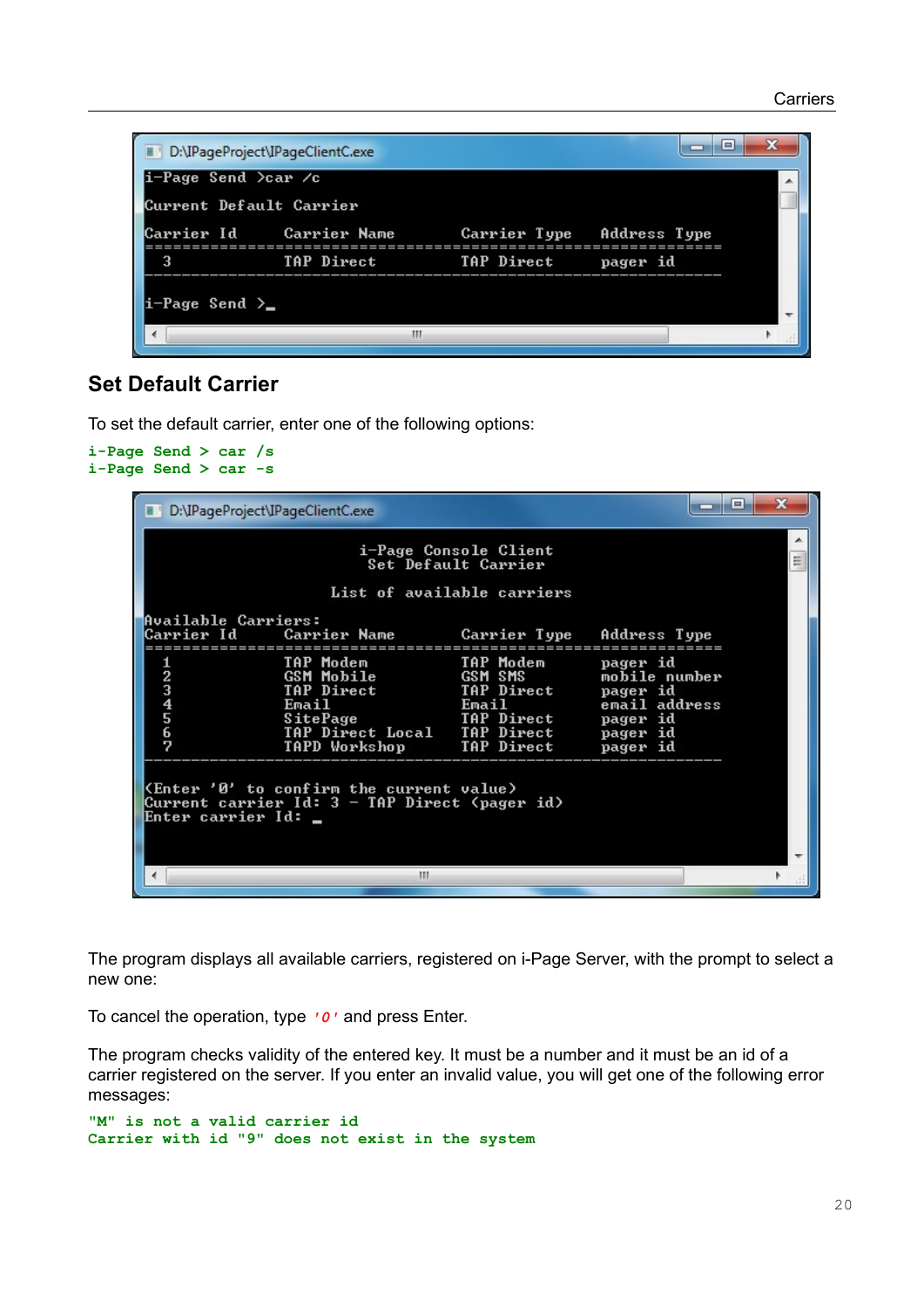When you enter a valid id, the program asks you to confirm that you really want to change the default carrier:

**New new carrier is "2": Y/N -**

To change it, just type *'Y'* at the command prompt.

At the end, as a result of the set default carrier operation, the program will display the current default carrier settings.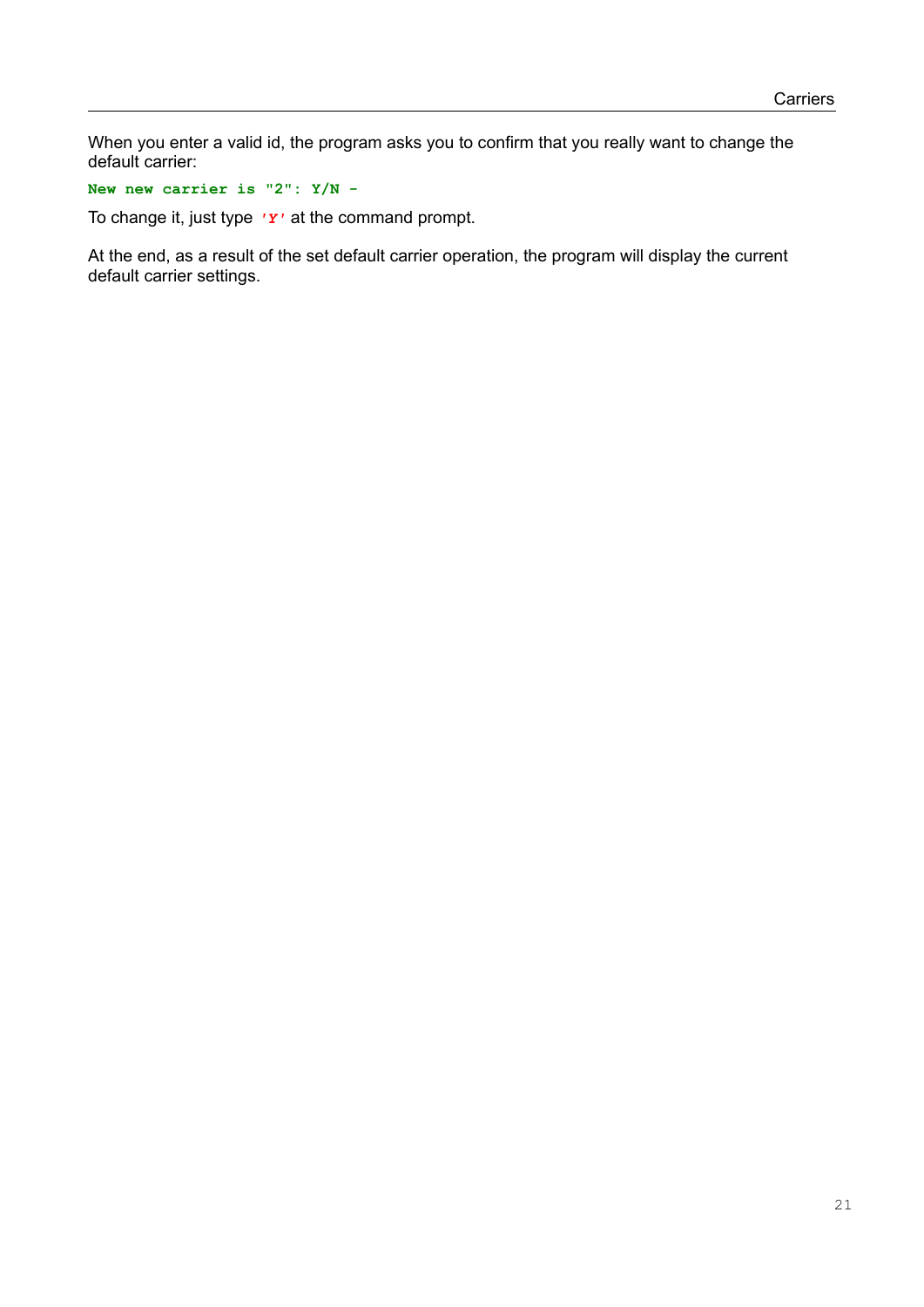## <span id="page-21-1"></span>**Message Settings**

The message setting functionality is accessed and controlled by the following command:

**i-Page Send > msg**

The "**msg**" command is **always** followed by one of the following switches:

```
/a, -a, /c, -c, /s, -s, /help, -help, /?, -?
```
## <span id="page-21-0"></span>**Display All**

To display all available priorities, recognised by i-Page Server, enter one of the following options:

**i-Page Send > msg /a i-Page Send > msg -a**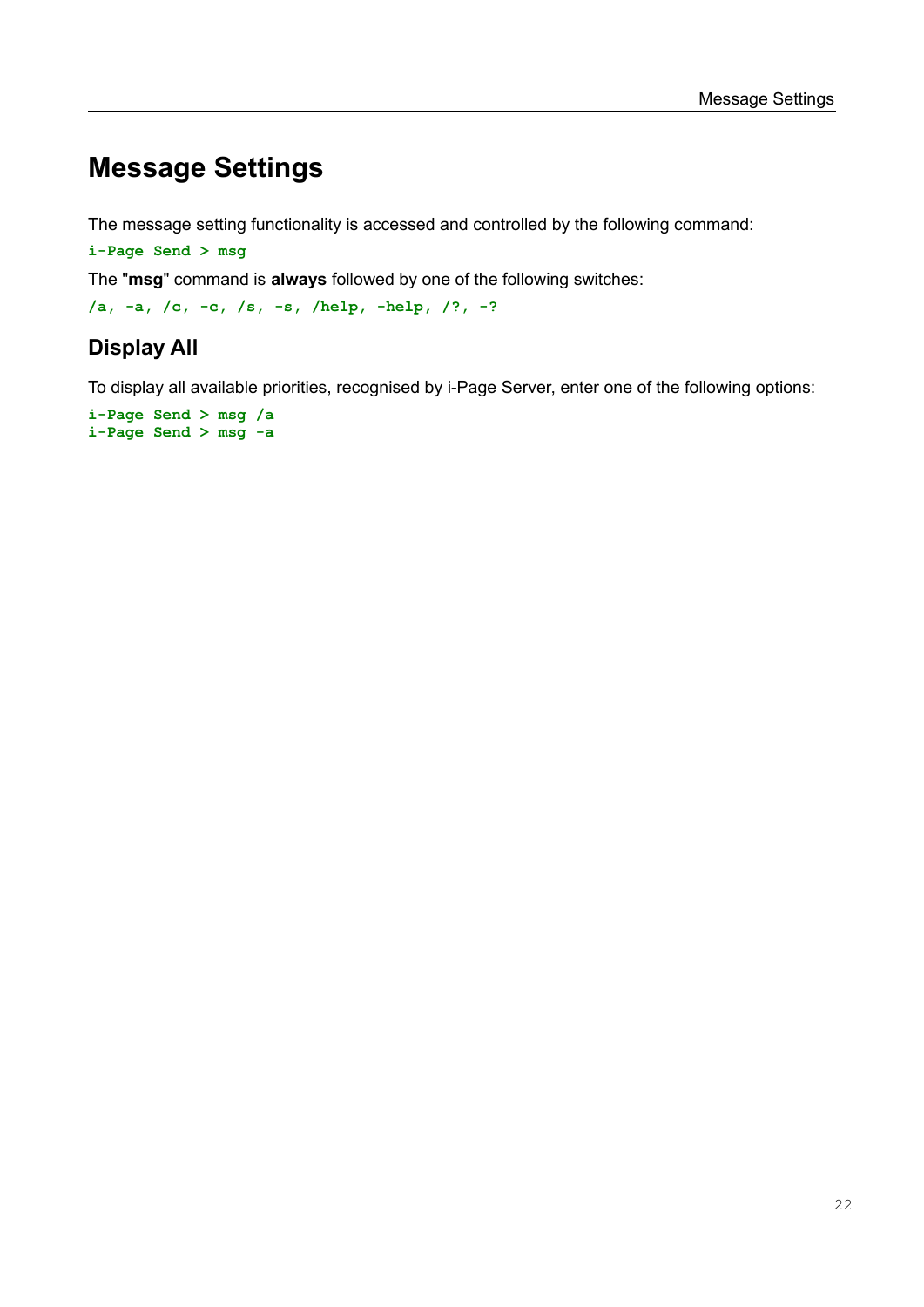| D:\IPageProject\IPageClientC.exe                                                                                                                            | Ж<br>Ξ |  |
|-------------------------------------------------------------------------------------------------------------------------------------------------------------|--------|--|
| i-Page Send >msg /a<br>Available Message Priorities:<br>Priority Id - Priority Name<br>Critical<br>23456<br>Urgent<br>High<br><b>Normal</b><br>Lower<br>Low |        |  |
| $i$ -Page Send $\geq$<br>ш                                                                                                                                  |        |  |

## <span id="page-22-1"></span>**Display Current**

To display current message settings, enter one of the following options:



## <span id="page-22-0"></span>**Set Message Defaults**

To set message defaults, enter one of the following options:

**i-Page Send > msg /s i-Page Send > msg -s**

The program displays all possible priorities, with the prompt to select a new one: